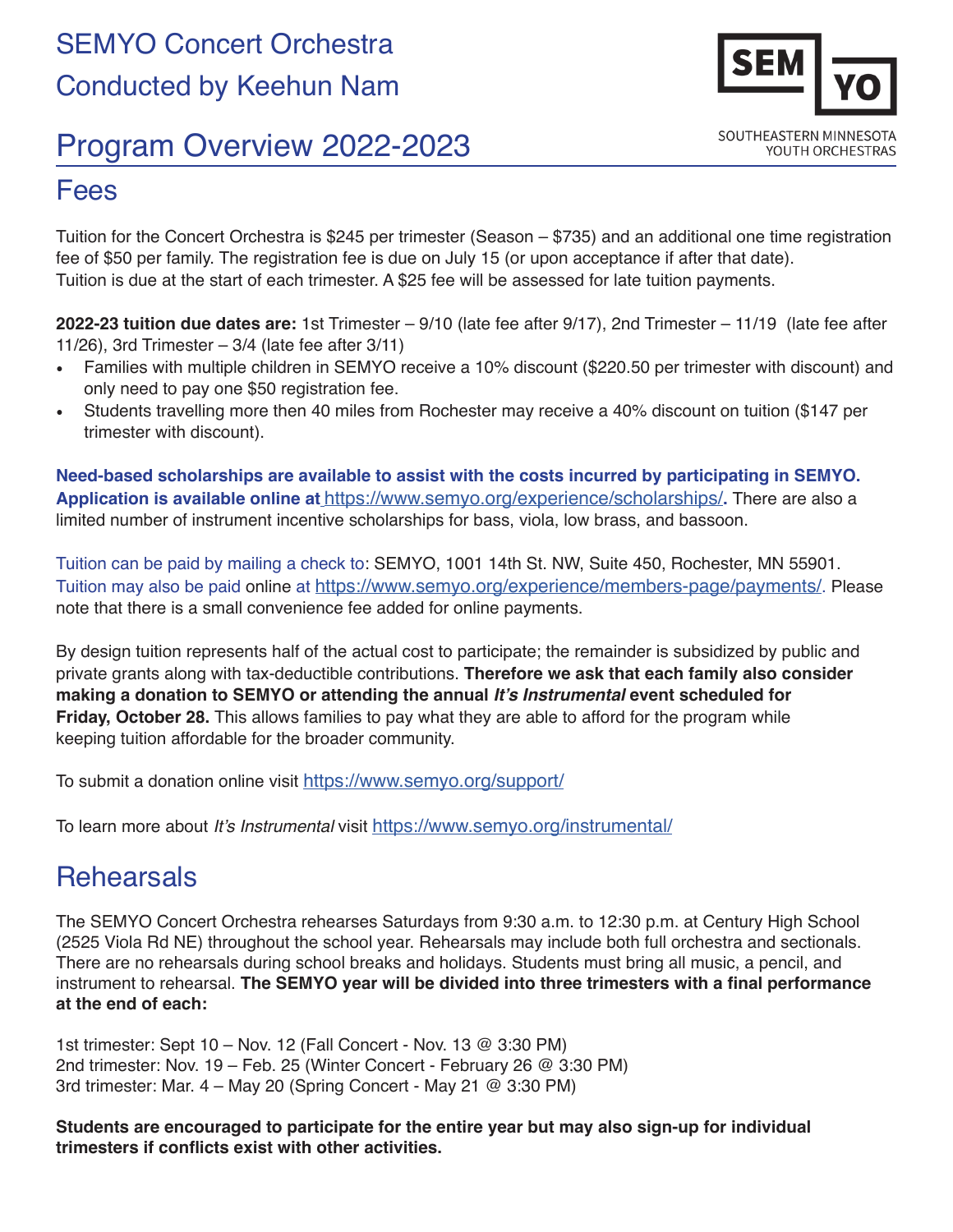## Performances

Concert Orchestra will perform three main concerts per year at the end of each trimester, a holiday performance, and day-long outreach tour. Participation in these concerts is mandatory.

Fall Concert - Nov. 13 @ 3:30 PM Apache Mall Performance - Dec. 10 @ 1 PM Winter Concert - February 26 @ 3:30 PM Outreach Tour - March 3 (during the day) Spring Concert - May 21 @ 3:30 PM

## Concert Dress

The dress code for performances is designed to be affordable and inclusive with gender-neutral options. **Please note that the dress code has changed from the previous season and is the same for ALL SEMYO ensembles.** 

For formal performances students must wear ALL black dress clothes:

- Long sleeved (at least 34 length) black dress shirt OR black dress (ankle length or longer)
- Long black dress pants OR black skirt (ankle length or longer)
- Black Dress Shoes and Hosiery (no open toed shoes, sandals, or athletic shoes)

Please no exposed jewelry and no exposed shoulders, back, midriff, or cleavage. Dress pants and skirts should be loose fitting.

For informal concerts and tour performances students will be asked to wear the following:

- SEMYO t-shirt (provided cost is included with tuition)
- Long black dress pants OR black skirt (ankle length or longer)
- Black Dress Shoes and Hosiery (no open toed shoes, sandals, or athletic shoes)

# Additional SEMYO Activities

Throughout the season SEMYO will offer additional activities outside of rehearsal including trips or social gatherings. Additional fees may be required to participate in some of these event.

SEMYO Chamber Music Program - SEMYO has limited opportunities to perform in small ensembles (strings quartets, trios, woodwind and brass quintets, etc.) and perform in the community. Students enrolled in the program will rehearse weekly and receive professional coaching. The cost for SEMYO students to participate is \$150 per year. Contact Corey Henke at chenke@semyo.org if interested. Ensemble opportunities may be limited by available instrumentation and student's schedule and availability.

SEMYO Concerto Competition - SEMYO is once again offering a concerto competition for Concert Orchestra students. Visit [www.semyo.org/experience/concerto-competition/](http://www.semyo.org/experience/concerto-competition/) to learn more.

## Student Behavior

#### **Students are expected to do the following:**

- Demonstrate respect for their peers, conductors, staff and volunteers.
- Be attentive during rehearsals.
- Follow instructions from SEMYO conductors and staff.
- Treat rehearsal rooms and equipment with care.
- Do not handle or play instruments other than your own without permission.